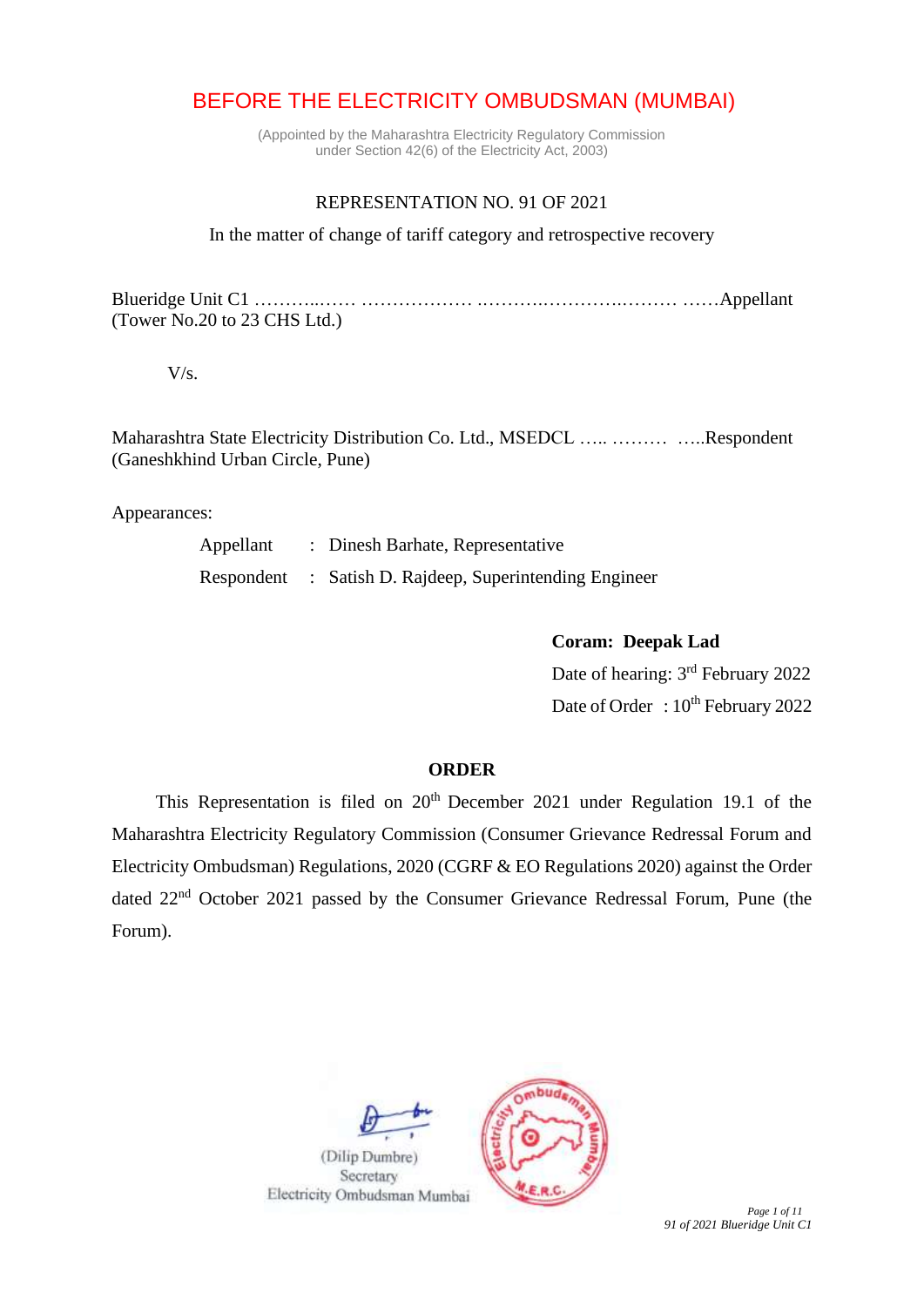## **Preamble:**

The Appellant was being billed at HT VI: HT - Group Housing Society (Residential) from December 2016. The Respondent then corrected its mistake by changing the tariff category to LT I (B): LT – Residential LT1 from the month of September 2020 through system. However, the Respondent issued supplementary bill of Rs.81,35,660/- on 07.09.2020 towards tariff difference for the period from December 2016 to July 2020. This bill was again revised to Rs.87,21,495/- on 10.11.2020. The Appellant filed the grievance application for Interim Relief with the Forum on 19.11.2020.

The Forum by its Interim Order dated 25.01.2021 has partly allowed the Interim Relief. The operative Part of the Interim Order is as below:

- *"b) The consumer is directed to pay the 50% of the disputed bill amount i.e.,50% Rs.87,21,495/ i.e. Rs.43,60,747/- within 7 days from the date of issue of this order, together with the current bills to be paid regularly.*
- *c) On deposit of the said 50% of the disputed amount as above alongwith current bill, the grievance of the consumer would be heard as per scheduled date of hearing which will be communicated to the parties to the grievance separately in detail.*
- *d) Pending final order in the dispute / grievance of the consumer, the Respondents are directed to follow the present interim order as above against disconnection of the supply of the consumer."*

The Complainant, personally, approached this office and explained that it is not possible for it to pay such a huge amount of Rs. 43,60,747/- against the Interim Order dated 25.01.2021 within 7 days in one lumpsum and requested for some relief on this account. The undersigned on dated 28.01.2021 issued following directions: -

*"(a) Rs.25,00,000/- as per the Forum's Interim Order.* 

*(b) The balance amount to be paid in two monthly instalments."* 

The Forum by its order dated 17.02.2021 directed the Complainant to approach the Internal Grievance Redressal Cell for its grievance.

The IGRC, by its order dated 10.03.2021 has directed as below:

*"As per MERC tariff orders and relevant MSEDCL circulars, the tariff of the consumer was corrected from HT-VI to LT-I i.e. LT Residential category and supplementary bill issued* 



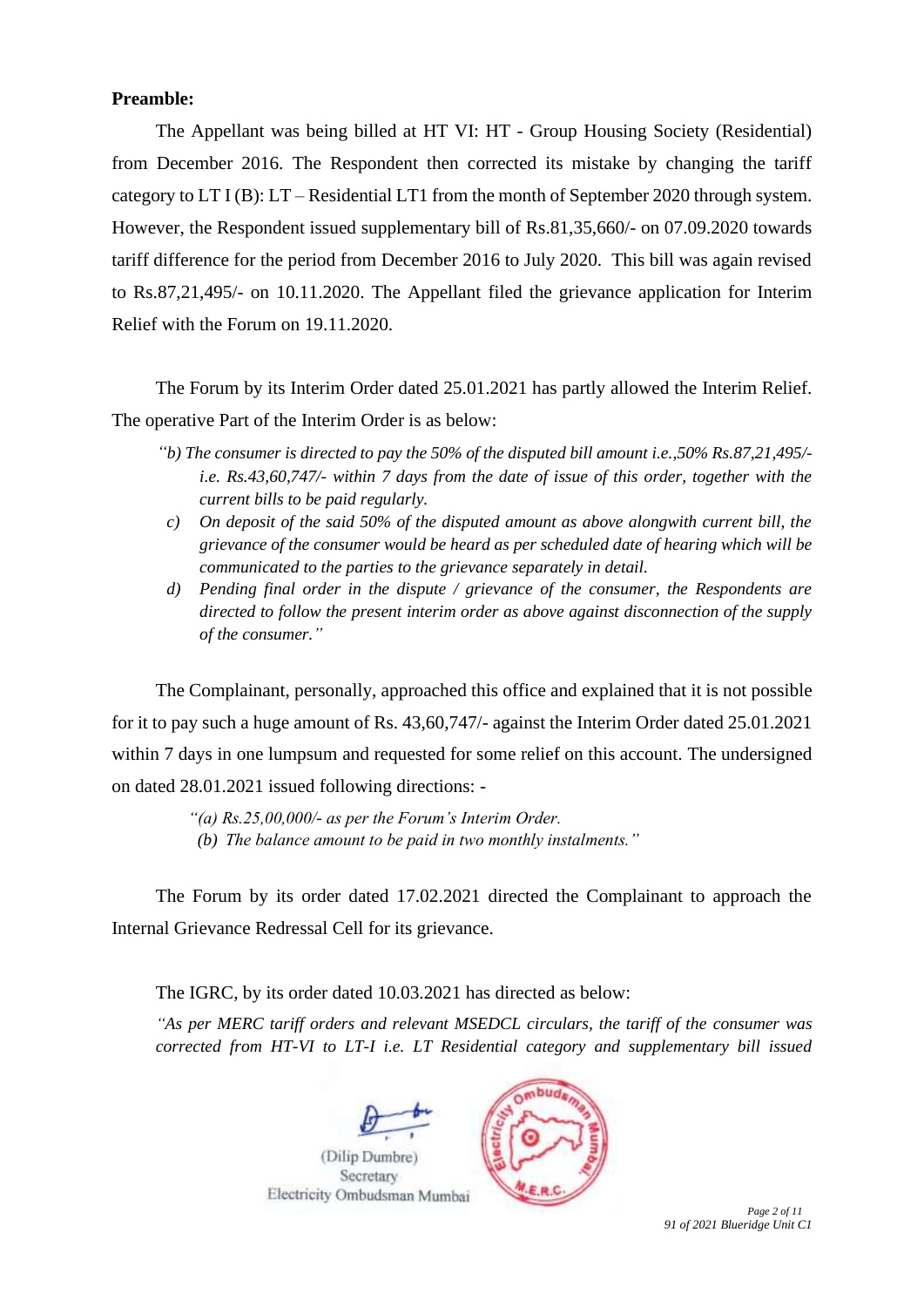*accordingly with retrospective effect from Dec-2016. The said supplementary bill is correct. Grievance raised by consumer is rejected."* 

2. The Forum, by its final order dated 26.10.2021 has partly allowed the grievance application. The Operative parts of the order which is in Marathi language is reproduced as below: -

- "Ê| t¢ardarace id|07.09.2020 cerKkm +|81,35,660/- v id|06.11.2020 cerKkm +|87,21,495/- iDsbr 2016 tej *u E2020* ya kalav2Ice idLaehI doNhI bII r± kr~yat yet Aahe
- Ë| samnwala yana Aadex deyat yeto kI, ha Aadex paPtIpasul ËÈ idvsaCya Aat t¢ardaras ÌÌ mihNyaCya 0evjI id|*28.08.2020* Cya puvIRce *24* mihNyace *Supplementary -Provisional Bill to words Tariff Change from HT-VI to LT-1 Üpuv`I v taTput\*e vij deyk tyar k+n TyacesivStr ivvr`p5 t¢ardaras smje  $A$ Xyap $K$ are  $a$ v $\phi$
- Ì| samnevala ya.na Aadex de~yat yeto kI, Aadex ¢ma.k Ê Cyap/ma`e tyar keLaeLya bIla.cI rKkm jr kmI Asea tr t¢ardarane A.tirm AadexaCya A2In rahu wr`a keaeal 50% rKkm +/43,60,747/-yatu vja k+n ]vR<sup>+</sup>t rKkm t¢ardaras Aadøx paPtIpasti 30 idvsaCya Aat t¢ardaras Aada kravI|
- í| samnwal a yana Aadex deyat yeto kI, Aadex ¢ Ê Cyapma`e tyar keaeya bilaci rKkm jr jaSti Asea tr t¢ardarane A.tirm Aad&aCya A2In rahbi wr`a keae I 50% rKkm +/43,60,747/- yatbi vja k+n ]vRirt rKkm t¢ardaras veg;e sivStr bIl de}n mag`I k+n Aadex p/aPtIpasUn ËÈ idvsaCya Aat  $t \text{C}$ ardarak D $t$  w+n  $\gamma$ avI|
- Î | samnwal a yana Aadex deyat yeto kI, Aadex ¢|Ê v Ë ce paln m**u**ltit n keyas id 02.02.2021 pas b d|sa|d|x $_{6\%}$  drane t¢ardaras rKkm im; eapyR deyas j babdar rahtIl |"

3. Not satisfied with the order of the Forum, the Appellant has filed this representation which is taken in brief as below: -

(i) The Appellant is an HT consumer (No. 170149045600) having Sanctioned Load (SL) of 980 KW and Contract Demand (CD) of 980 KVA at S.No.119 to 125+154+160 and Other, Phase-l, Near Cognizant, Hinjewadi, Pune. The new connection was sanctioned by the Respondent in the name of Flagship Infrastructure Pvt Ltd, vide load sanction letter dated 21.04.2016, at 22 kV Voltage level and LT1 tariff category for the common purpose of Residential Complex. The supply was released on 08.12.2016.



*91 of 2021 Blueridge Unit C1*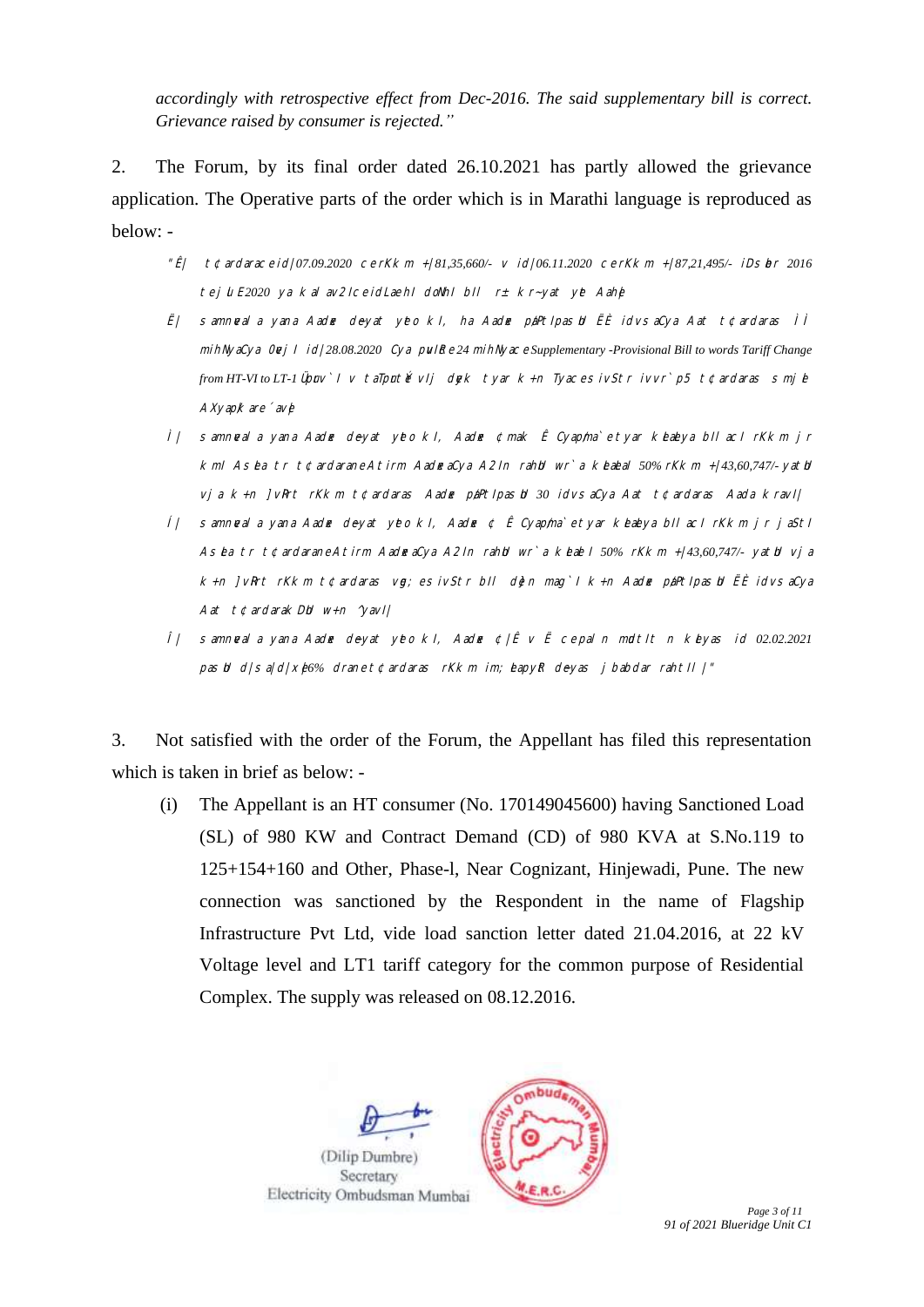- (ii) After formation of Co-operative Housing Society, the Developer handed it over to the Appellant, who then applied for change of name from Flagship Infrastructure Pvt Ltd to Blueridge Unit C1, Tower 20 to 23 CHS Ltd. Change of name has been sanctioned by the Respondent vide letter dated 11.05.2019 and has been effected from May 2019 billing cycle.
- (iii) The Respondent has made mistake in generating electricity bills with HT VI: HT Group Housing Society (Residential) tariff category instead of LT I (B): LT – Residential LT1 tariff, as mentioned in load sanction letter.
- (iv) Being a responsible and good citizen, the Appellant has pointed the issue to the Respondent on 29.04.2019, but the Respondent has not taken its cognizance.
- (v) On 30.09.2020, the Appellant received supplementary bill of Rs.81,35,660/ towards difference of tariff change from HT VI: HT - Group Housing Society (Residential) to LT I (B): LT – Residential LT1 for the period from December 2016 to July 2020 (44 months) which is not acceptable to them. It was protested vide letter dated 06.10.2020.
- (vi) However, despite getting any relief, the Appellant received another letter from the Respondent dated 10.11.2020, stating the manual calculations made for the period December 2017 to March 2017 and March 2020 to April 2020, were wrong. After making corrections, the supplementary bill is revised and increased to Rs.87,21,495/-, which is also not acceptable.
- (vii) The Appellant filed the grievance application for Interim Relief with the Forum on 19.11.2020. The Forum, by its Interim Order dated 25.01.2021 has partly allowed the Interim Relief and directed to pay the 50% of the disputed bill amount of Rs.87,21,495/- i.e. Rs.43,60,747/- within 7 days. As the Appellant did not have such a huge amount for payment in one go, the Appellant approached Hon'ble Electricity Ombudsman (Mumbai) for grant of instalments which was graciously granted vide order dated 28.01.2021. Pursuant to this order of Electricity Ombudsman, the Appellant paid Rs 25,00,000/- on 02.02.2021 initially, Rs 9,30,374/- on 01.03.2021, and third & final instalment of Rs.9,30,373/- on 02.04.2021.



*91 of 2021 Blueridge Unit C1*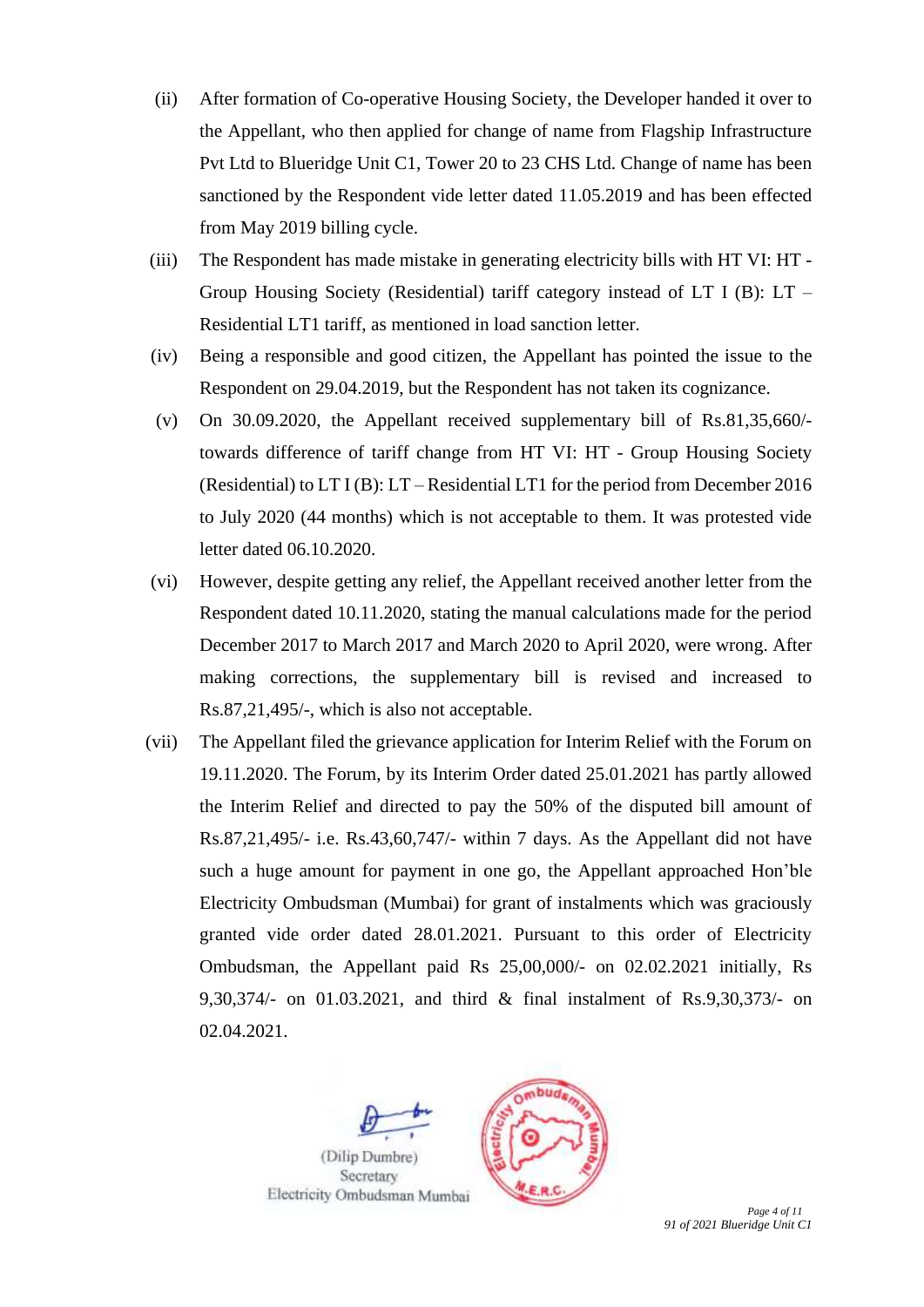- (viii) The Forum, by its order dated 17.02.2021 directed the Complainant to approach the IGRC for redressal of its grievance. The IGRC, by its order dated 10.03.2021 has rejected the grievance application. The Appellant then approached the Forum on 23.03.2021. The Forum, by its final order dated 22.10.2021 has partly allowed the grievance application by ordering recovery for 24 months as against 44 months prior to 28.08.2020.
	- (ix) The Respondent, vide its letter dated 03.12.2021, has complied the Forum's Order dated 22.10.2021, and requested to pay the difference amount of Rs.9,84,290/-. Accordingly, the Appellant paid Rs.9,84,290/- on 12.12.2021.
	- (x) The Respondent issued first supplementary bill on 30.09.2020 which came to be revised and issued on 10.11.2020. This amount is debited in monthly energy bill of December 2020 for billing period of 01.12.2020 to 31.12.2020. So, the first date of demand is 01.12.2020. The Appellant referred the order passed by the Hon'ble Electricity Ombudsman (Mumbai) in Representation No. 65, 66 and 67 of 2020 in the matter of change of tariff category and retrospective recovery.
	- (xi) The Appellant prays that bill for 44 months need to be cancelled and revised bill for 24 months be issued for the period from 01.12.2018 to 01.12.2020 without DPC and interest.
- 4. The Respondent MSEDCL has filed its reply dated 21.01.2022 stating, in brief as below:
	- (i) The Appellant is a HT consumer (No. 170149045600) having SL of 980 KW and CD of 980 KVA at S.No.119 to 125+154+160 and Other, Phase-l, Near Cognizant, Hinjewadi, Pune.
	- (ii) The Appellant (Originally 'Flagship Infrastructure Pvt Ltd.') had applied for new HT power supply connection on 16.10.2015 for residential common facilities (Common Lighting area, Water Treatment Plant, Fire Plant, Lift etc.). Accordingly, the Respondent sanctioned, and released the electric connection on 08.12.2016 under LT I (B): LT – Residential LT1 Tariff Category and executed the Agreement with Appellant. But in 'NC Module 'in the billing, there was no provision of feeding LT I (B): LT – Residential LT1 tariff category directly to the

bud.

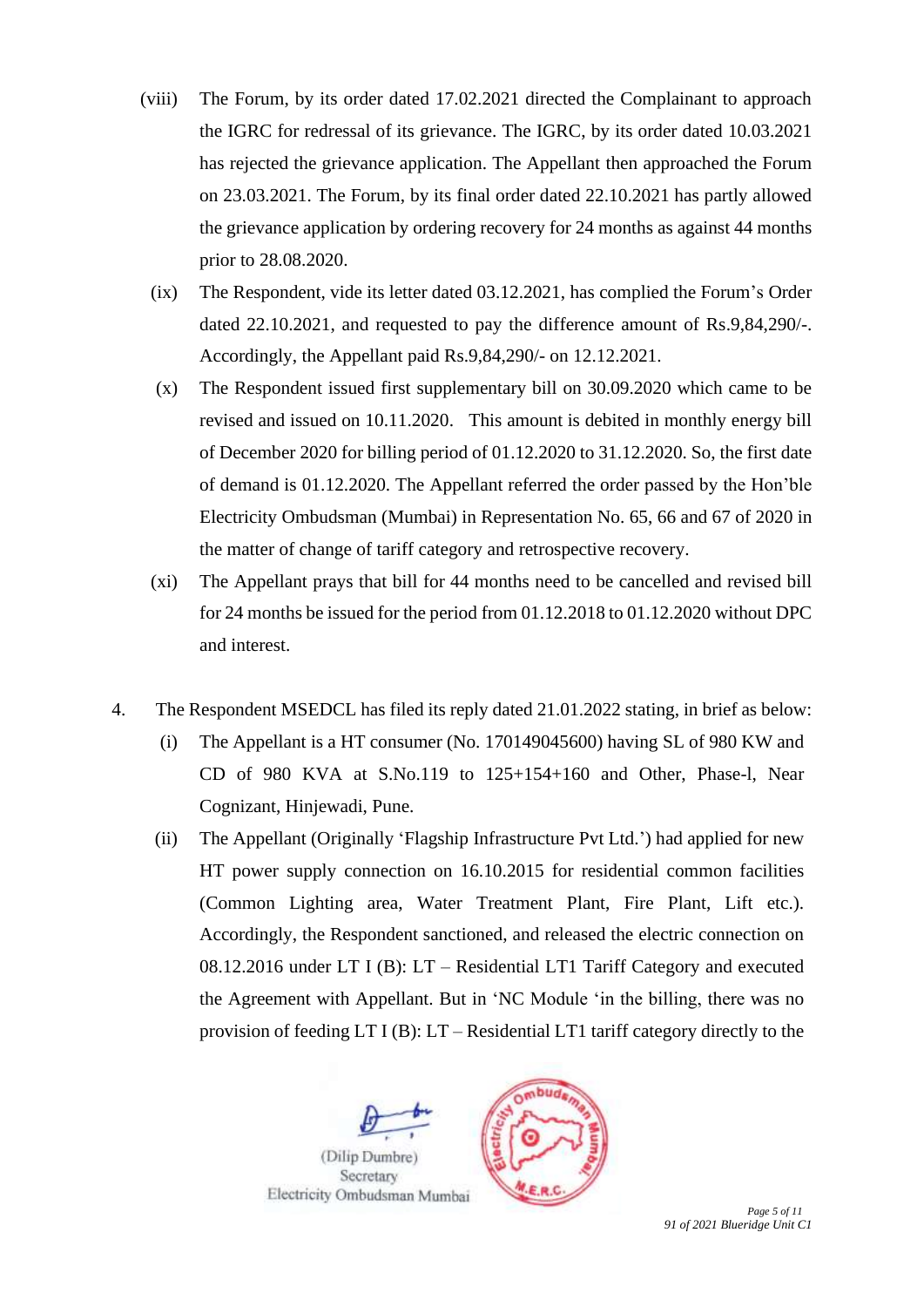System. It was to be corrected at back end at the time of first bill generation, but it was skipped due to oversight.

- (iii) As per Tariff Order dated 03.11.2016 of the Maharashtra Electricity Regulatory Commission (the Commission) in Case No. 48 of 2016, and Respondent`s Commercial Circular No. 275 dated 18.11.2016, the Appellant was under tariff category of  $LT I (B)$ :  $LT - Residental LT1$  but inadvertently,  $HT VI$ :  $HT - Group$ Housing Society (Residential) Tariff was applied from 08.12.2016 (i.e., date of connection).
- (iv) In accordance with Tariff Order of the Commission effective from 01.08.2012, individual residential consumers taking supply at HT voltage level is to be charged with LT I (B): LT – Residential LT1 tariff.
- (v) Further Tariff Order dated 12.09.2018 of the Commission in Case No. 195 of 2017, LT I (B): LT – Residential LT1 tariff is applicable to consumers who are supplied power at High Voltage for Government/ Private/Co-operative Housing Societies where electricity is exclusively used for common facilities such as lighting, Lifts, Parking lots, Fire Fighting Pumps, Club House, Community Hall etc.

However, the Appellant who is using power supply for common facilities of the residential buildings was wrongly billed at HT VI: HT - Group Housing Society (Residential) tariff instead of LT I (B): LT – Residential LT1 tariff since the date of connection. Hence as per Govt. Audit Para, it is proposed to recover the tariff difference between HT VI: HT - Group Housing Society (Residential) and LT I (B): LT – Residential LT1 tariff for the period since 08.12.2016 (Date of connection). Further, it is found necessary to change the tariff of consumer as LT I (B): LT – Residential LT1 tariff from HT VI: HT - Group Housing Society (Residential) since next billing cycle.

(vi) It is submitted that as per the Regulation No.13 of Maharashtra Electricity Regulatory Commission (Electricity Supply Code & Other Conditions of Supply) Regulations 2005 (Supply Code Regulations 2005), the distribution license may classify or reclassify a consumer into various Commission approved tariff





 *Page 6 of 11 91 of 2021 Blueridge Unit C1*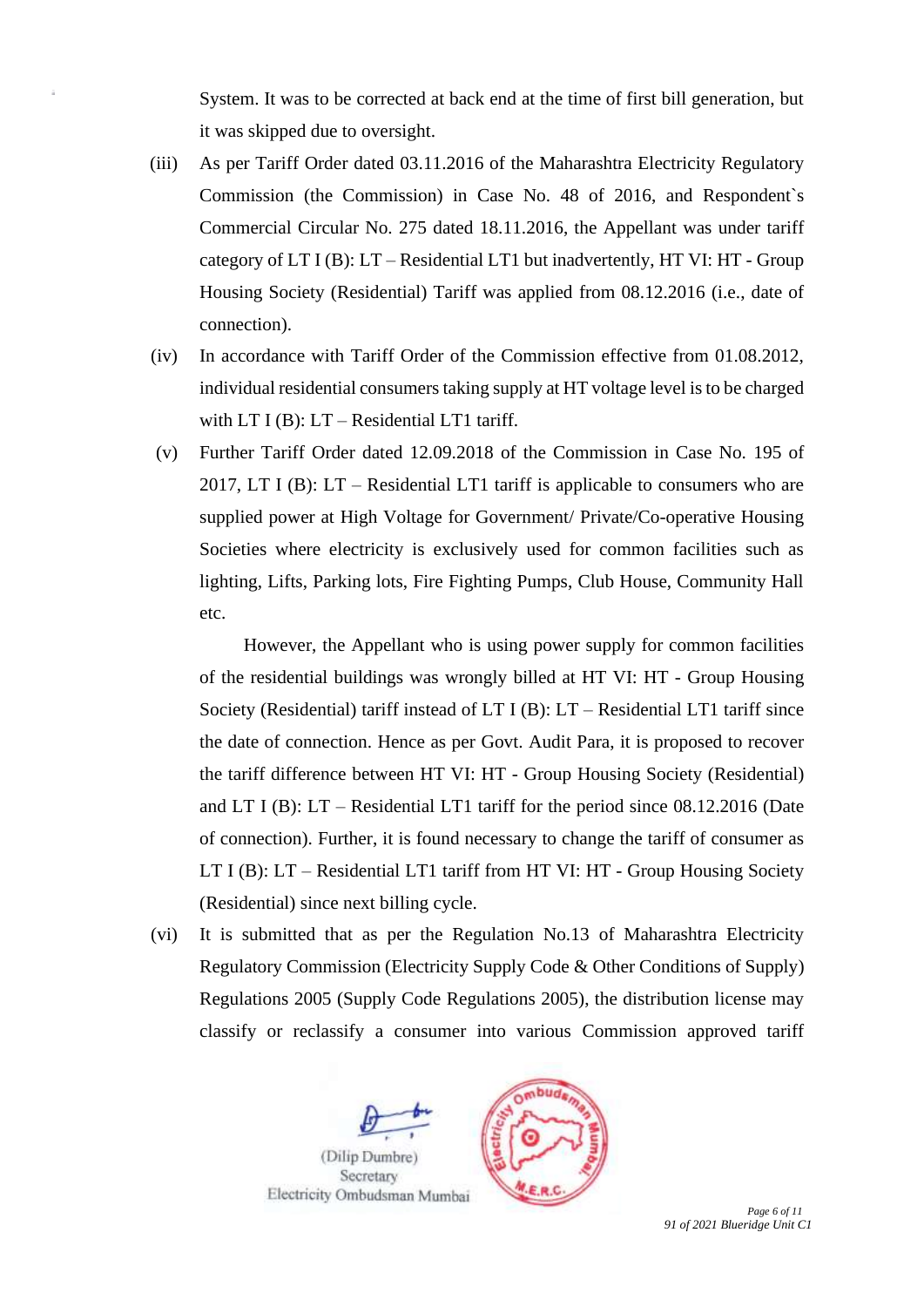categories based on the purpose of supply. Accordingly, considering the usage of electricity by the consumers for common connection for Residential Purpose as per tariff orders of the Commission in force.

- (vii) The Respondent issued provisional bill of Rs.81,35,660/- on 28.08.2020 towards tariff difference from HT VI: HT - Group Housing Society (Residential) to LT I (B): LT – Residential LT1 Tariff category for the period from December 2016 to July 2020 and confirmed the same on 07.09.2020 to the Appellant.
- (viii) The Appellant was also requested through telephonic conversation that according to Government audit para, tariff of Appellant was changed from HT VI: HT - Group Housing Society (Residential) to LT I (B): LT – Residential LT1 tariff has been changed and supplementary bill from date of connection to July 2020. Afterwards, request was made to the Appellant to make the payment of the same within 15 days as per supplementary bill. The Appellant visited the Respondent office and requested to provide the worksheet of tariff difference. Accordingly, this office provided a sample copy of online bill revision calculation on email.
	- (ix) However, the earlier bill was further revised to Rs. 87,21,495/- and has been issued to the Appellant vide letter dated 10.11.2020.
	- (x) Further, the Appellant filed case before the Forum on 19.11.2020 wherein Forum had passed an Interim Order on 25.01.2021 and directed the Appellant to deposit 50% amount of said assessment bill, and further on 17.02.2021 directed to approach the IGRC. Hence, Appellant filed complaint before IGRC on 26.02.2021 and IGRC ordered on 10.03.2021 that, *"as per MERC tariff orders and relevant MSEDCL circulars, the tariff of the Appellant was corrected from HT-VI to LT Residential category and supplementary bill issued accordingly with retrospective effect from Dec-2016. The said supplementary bill is correct. Grievance raised by Appellant is rejected."*
	- (xi) Being aggrieved by the said order of IGRC, the Appellant filed grievance before the Forum on 23.03.2021 wherein the Forum has passed an order dated 22.10.2021. The Forum has allowed the Respondent to make recovery from the

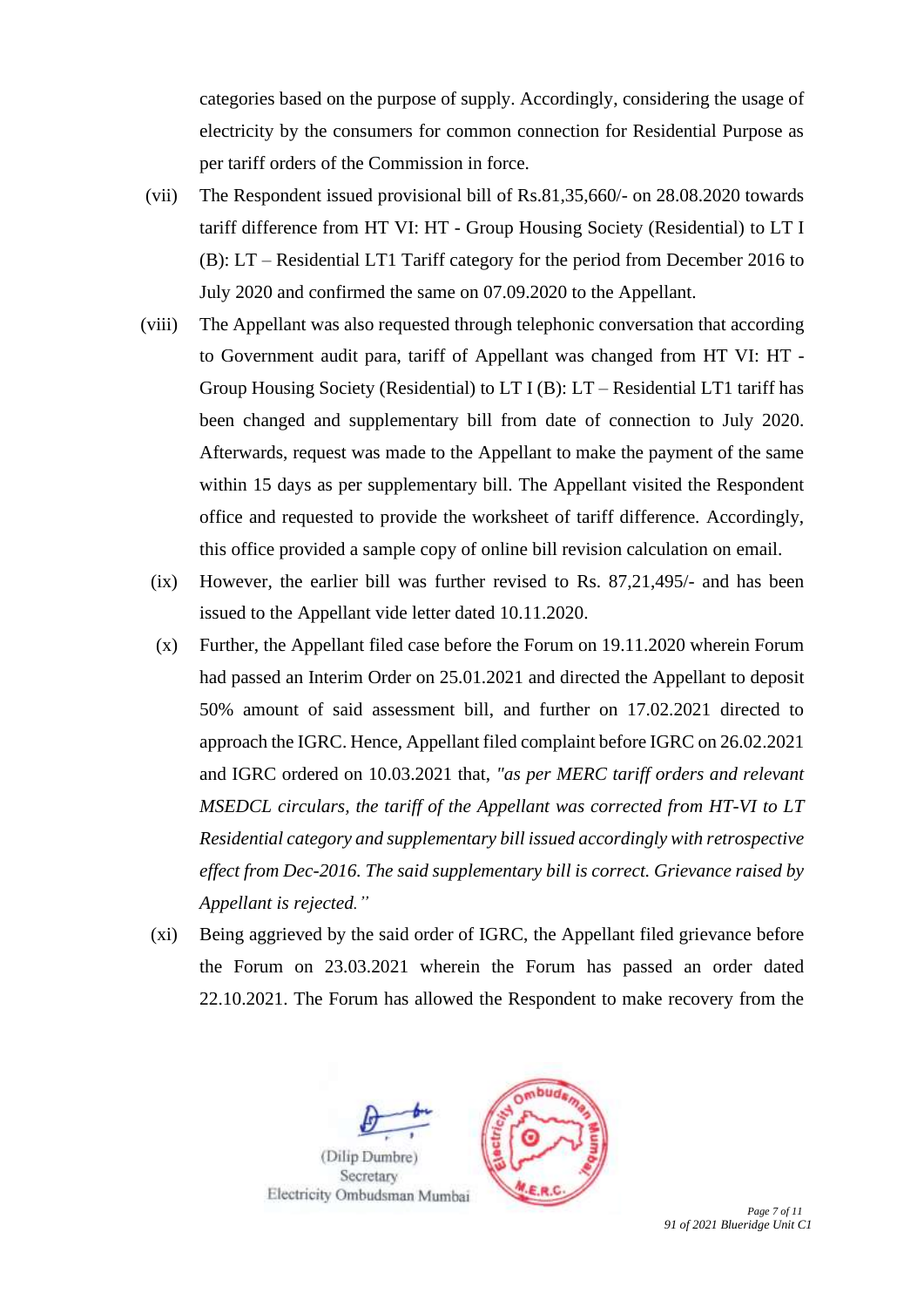Appellant for 24 months prior to 28.08.2020. Accordingly, bill was issued to the Appellant.

- (xii) It is admitted by the Appellant that they are ready to pay supplementary bill amount for the period of only 2 years, but as per Appellant request that period of recovery may be calculated for 24 months prior to 01.12.2020. However, it is humbly submitted that, as per the Spot Verification Report, the tariff of the said Appellant i.e., HT-VI to LT-I has been changed in the month of September 2020. Therefore, tariff for the month of September, October, November, and December 2020 have been already changed from HT-VI to LT-I. Therefore, the prayer of Appellant regarding recovery should be charged from the date of 01.12.2020 may not be considered.
- (xiii) The Hon'ble Supreme Court has given Judgment in Civil Appeal No. 1672 of 2020 wherein the issue regarding meaning to the term "first due" in Section 56 (2) of the Electricity Act, 2003 (the Act), the Hon'ble Supreme Court has stated in para No. 6.6 of the said judgment that, the liability to pay arrears on the consumption of electricity. The obligation to pay would arise when the bill is issued by the licensee company, quantifying the charges to be paid. Electricity charges would become "first due" only after the bill is issued to the Appellant, even though the liability to pay may arise on the consumption of electricity.
- (xiv) Further, the Hon'ble Supreme Court has stated regarding limitation of two years provided in Section 56 (2) of the Act would be applicable to an additional or supplementary demand. Thus, in para No. 7.3 clearly mentioned that Sub Section (1) of Section 56 confers a statutory right to the licensee company to disconnect the supply of electricity if the Appellant neglects to pay the electricity dues. The statutory right is subject to the period of limitation of two years provided by Sub Section (2) of Section 56 of the Act. Which means that the period of limitation mentioned under the Sub Section (2) of Section 56 of the Act is only for the disconnection of electricity of the Appellant who neglects to pay the electricity dues and not for the recovery of arrears amount from the Appellant.



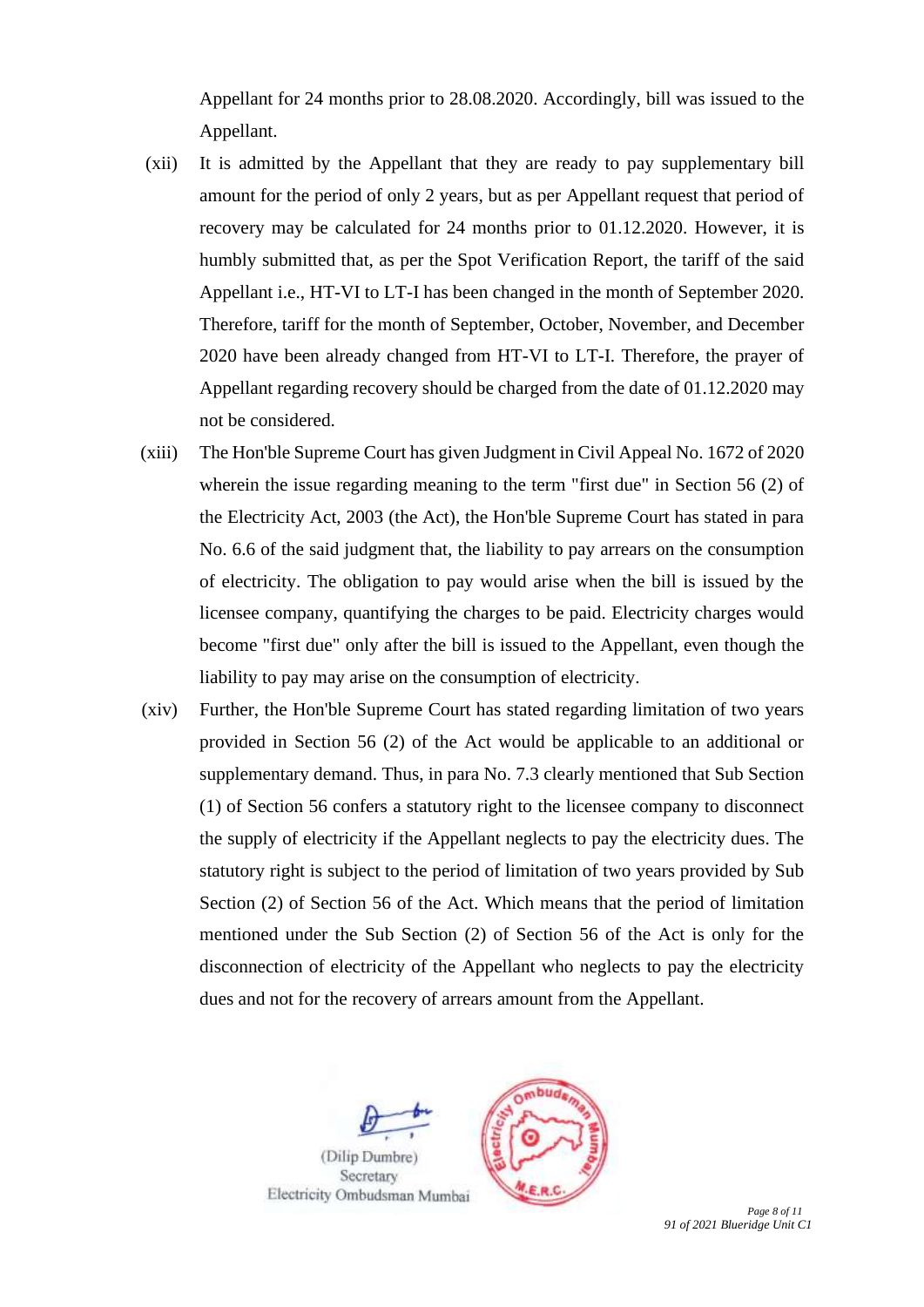- (xv) As far as recovery of amount for more than two years is concerned, the Hon'ble Supreme Court has stated in para No. 8 of the said Judgment that Section 56 (2) however, does not preclude the licensee company from raising a supplementary demand after expiry of the limitation period of two years. It only restricts the right of the licensee to disconnect electricity supply due to non-payment of dues after the period of limitation of two years has expired, nor does it restrict other modes of recovery which may be initiated by the licensee company for recovery of a supplementary demand.
- (xvi) Further, submitted that the period of limitation is concerned, the same will commence from the date of discovery of mistake. As per Section 17 (1) (c) of the Limitation Act, 1963 in case of a mistake, the limitation period begins to run from the date when the mistake is discovered for the first time.
- (xvii) In the present case the mistake i.e. applicability of wrong tariff has been discovered when Govt. Auditor's Audit Enquiry on 11.03.2020 and therefore as per Limitation Act, MSEDCL may take recourse to any remedy available in the law for recovery of additional demand. Therefore, as per the Judgment of the Hon'ble Supreme Court, MSEDCL is entitled to recover an amount of supplementary bill given to the Appellant by way of filing of recovery suit against the said Appellant before the Competent Court having jurisdiction.
- (xviii) Thus, in light of the above facts, information and the Judgment passed by the Hon'ble Supreme Court of India in Civil Appeal No. 1672 of 2020, the MSEDCL can issue supplementary bill for the period preceding the date of discovery of mistake and can recover the said supplementary bill by availing any remedy available in the law for recovery of additional demand. In the present case, supplementary bill given to the Appellant is as per the Commission's tariff orders and relevant MSEDCL circulars and the same is correct.
- (xix) Further kindly submitted that in the light of judgment passed by the Hon'ble Supreme Court of India in Civil Appeal No.1672 of 2020 the amount of Rs.88,56,117.80 for the period of December 2016 to August 2020 is legally recoverable from the Appellant. The amount recoverable from the Appellant for

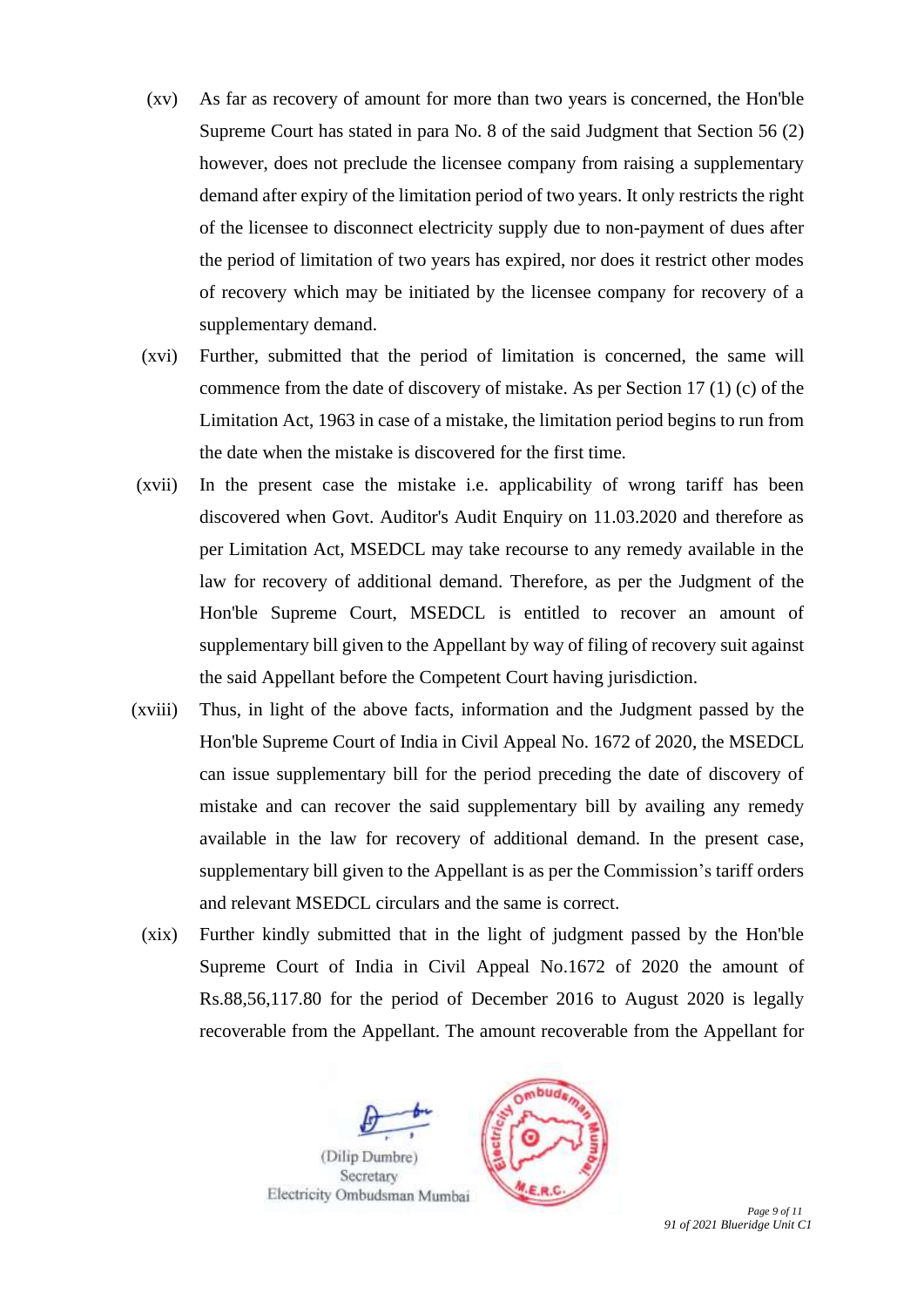tariff difference is of Rs. 88,56,117.80, because earlier revised supplementary bill dated 10.11.2020 was given for the period of December 2016 to July 2020 and tariff of the said Appellant was changed in the month of September 2020, therefore, amount of tariff difference for the month of August 2020 which was skipped while calculation of revised supplementary bill has been debited in the energy bill month of December 2020 (Rs. 87,21,495/for revised supplementary bill period December 2016 to July 2020 + Rs. 1,34,622.80 for tariff difference for the month of August 2020 is amounting to Rs.88,56,117.80).

- (xx) The Respondent submits that, being aggrieved by the above said order of the Forum, it has filed Writ Petition ST No.23678/2021 before the Hon'ble High Court, Bombay on 03.12.2021, to set aside the order of the Forum and allow recovery for the entire period. The same is pending till date. The copy of the current status of the matter from the official website of Hon'ble High Court is put on record.
- (xxi) Therefore, it is humble submission before this Hon'ble Electricity Ombudsman, Mumbai that, the present Representation may please be rejected and requested to give necessary direction to the Appellant to pay the entire amount of tariff difference in this matter.

#### **Analysis and Ruling**

5. Hearing was conducted on e-platform on 03.02.2022 through video conferencing due to Covid-19 Epidemic. Both the parties argued their sides. The Respondent admitted that it has challenged the order issued by the Forum by filing a Writ before the Hon'ble Bombay High Court on 03.12.2021.

6. After perusing the documents on record, particularly, the web page document of the Hon'ble Bombay High Court, which is submitted by the Respondent, in support of having filed a Writ, it is not understood when it has filed the Writ challenging the order of the Forum. It is also not understood that how come the Respondent prays before the undersigned in the instant